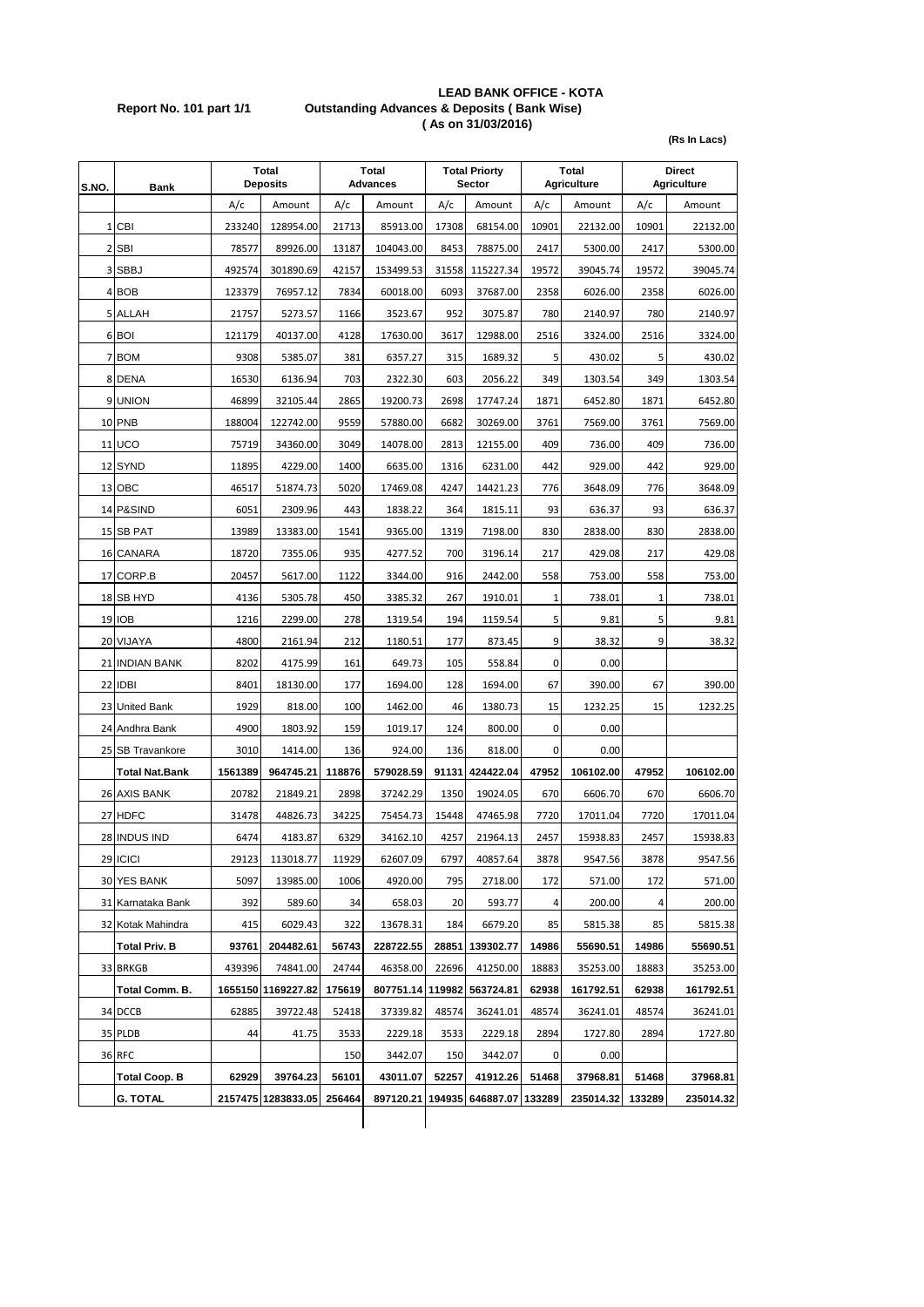## **Report No. 101 part 1/2 Outstanding Advances & Deposits ( Bank Wise) ( As on 31/03/2016)**

| S.NO. | <b>Bank</b>            | <b>Total advances for</b> |             | <b>Other Priorty Sector</b> |           |             |                     |              |            |       | <b>Total OPS</b> |             | <b>Total NPS</b> |  |
|-------|------------------------|---------------------------|-------------|-----------------------------|-----------|-------------|---------------------|--------------|------------|-------|------------------|-------------|------------------|--|
|       |                        |                           | <b>MSME</b> |                             | Edu. Loan |             | <b>Housing Loan</b> |              | Other Loan |       |                  |             |                  |  |
|       |                        | A/c                       | Amount      | A/c                         | Amount    | A/c         | Amount              | A/c          | Amount     | A/c   | Amount           | A/c         | Amount           |  |
|       | 1 CBI                  | 3989                      | 34209.00    | 712                         | 1897.14   | 1450        | 9703.86             | 256          | 212.00     | 2418  | 11813.00         | 4405        | 17759.00         |  |
|       | 2 SBI                  | 335                       | 7367.00     | 205                         | 997.00    | 3807        | 55238.00            | 1689         | 9973.00    | 5701  | 66208.00         | 4734        | 25168.00         |  |
|       | 3 SBBJ                 | 4015                      | 26024.00    | 975                         | 2299.00   | 2839        | 24310.48            | 4157         | 23548.12   | 7971  | 50157.60         | 10599       | 38272.19         |  |
|       | 4 BOB                  | 2382                      | 22320.00    | 216                         | 525.00    | 992         | 6317.00             | 145          | 2499.00    | 1353  | 9341.00          | 1741        | 22331.00         |  |
|       | 5 ALLAH                | 118                       | 587.13      | 11                          | 31.20     | 43          | 316.57              |              |            | 54    | 347.77           | 214         | 447.80           |  |
|       | 6 BOI                  | 385                       | 1372.00     | 66                          | 161.00    | 479         | 2839.00             | 171          | 5292.00    | 716   | 8292.00          | 511         | 4642.00          |  |
|       | 7 BOM                  | 122                       | 399.54      | 42                          | 97.39     | 98          | 471.89              | 48           | 290.48     | 188   | 859.76           | 66          | 4667.95          |  |
|       | 8 DENA                 | 94                        | 346.47      | 7                           | 16.00     | 75          | 379.00              | 78           | 11.21      | 160   | 406.21           | 100         | 266.08           |  |
|       | 9 UNION                | 415                       | 9105.90     | 51                          | 118.18    | 216         | 1850.18             | 145          | 220.18     | 412   | 2188.54          | 167         | 1453.49          |  |
|       | 10 PNB                 | 1732                      | 18559.00    | 490                         | 1210.00   | 627         | 2923.00             | 72           | 8.00       | 1189  | 4141.00          | 2877        | 27611.00         |  |
|       | $11$ UCO               | 1737                      | 6258.00     | 102                         | 240.00    | 565         | 4921.00             |              |            | 667   | 5161.00          | 236         | 1923.00          |  |
|       | 12 SYND                | 502                       | 2931.00     | 25                          | 418.00    | 347         | 1953.00             |              |            | 372   | 2371.00          | 84          | 404.00           |  |
|       | 13 OBC                 | 739                       | 6027.92     | 192                         | 484.74    | 2532        | 4260.29             | 8            | 0.19       | 2732  | 4745.22          | 773         | 3047.85          |  |
|       | 14 P&SIND              | 25                        | 546.99      | 13                          | 40.35     | 48          | 340.56              | 185          | 250.84     | 246   | 631.75           | 79          | 23.11            |  |
|       | 15 SB PAT              | 307                       | 3224.00     | 55                          | 125.00    | 127         | 1011.00             |              |            | 182   | 1136.00          | 222         | 2167.00          |  |
|       | 16 CANARA              | 297                       | 1606.85     | 26                          | 87.56     | 145         | 1069.83             | 15           | 2.82       | 186   | 1160.21          | 235         | 1081.38          |  |
| 17    | CORP.B                 | 146                       | 926.00      | 13                          | 18.00     | 79          | 526.00              | 120          | 219.00     | 212   | 763.00           | 206         | 902.00           |  |
|       | 18 SB HYD              | 196                       | 810.00      | 16                          | 49.00     | 54          | 313.00              |              |            | 70    | 362.00           | 183         | 1475.31          |  |
|       | <b>19 IOB</b>          | 144                       | 949.19      | 17                          | 31.68     | 21          | 166.93              | 7            | 1.93       | 45    | 200.54           | 84          | 160.00           |  |
|       | 20 VIJAYA              | 130                       | 567.50      | 5                           | 9.31      | 28          | 241.74              | 5            | 16.58      | 38    | 267.63           | 35          | 307.06           |  |
|       | 21 INDIAN BANK         | 41                        | 177.04      | 3                           | 6.34      | 61          | 375.46              |              |            | 64    | 381.80           | 56          | 90.89            |  |
|       | 22 IDBI                | 35                        | 1080.00     | 3                           | 17.00     | 14          | 180.00              | 9            | 27.00      | 26    | 224.00           | 49          | 0.00             |  |
| 23    | <b>United Bank</b>     | 15                        | 69.48       | 3                           | 14.00     | 13          | 65.00               |              |            | 16    | 79.00            | 54          | 81.27            |  |
|       | 24 Andhra Bank         | 50                        | 420.00      | 4                           | 30.00     | 45          | 300.00              | 25           | 50.00      | 74    | 380.00           | 35          | 219.17           |  |
|       | 25 SB Travankore       | 15                        | 177.00      | 1                           | 0.74      | 43          | 495.00              | 77           | 145.26     | 121   | 641.00           | $\mathbf 0$ | 106.00           |  |
|       | <b>Total Nat. Bank</b> | 17966                     | 146061.01   | 3253                        | 8923.63   | 14748       | 120567.79           | 7212         | 42767.61   | 25213 | 172259.03        | 27745       | 154606.55        |  |
|       | 26 AXIS BANK           | 40                        | 5153.00     | 1                           | 3.91      | 639         | 7260.44             |              |            | 640   | 7264.35          | 1548        | 18218.24         |  |
|       | 27 HDFC                | 373                       | 3024.94     | 3                           | 1.98      | 970         | 7066.64             | 6382         | 20361.38   | 7355  | 27430.00         | 18777       | 27988.75         |  |
|       | 28 INDUS IND           | 1798                      | 6017.12     |                             |           | $\mathbf 2$ | 8.18                |              |            | 2     | 8.18             | 2072        | 12197.97         |  |
|       | 29 ICICI               | 2301                      | 27752.98    | 16                          | 22.75     | 572         | 3530.42             | 30           | 3.93       | 618   | 3557.10          | 5132        | 21749.45         |  |
|       | 30 Yes Bank            | 623                       | 2147.00     |                             |           |             |                     |              |            | 0     | 0.00             | 211         | 2202.00          |  |
|       | 31 Karnataka Bank      |                           |             |                             |           | 5           | 38.99               | 11           | 354.78     | 16    | 393.77           | 14          | 64.26            |  |
|       | 32 Kotak Mahindra      | 68                        | 849.32      |                             |           |             |                     | 31           | 14.50      | 31    | 14.50            | 138         | 6999.11          |  |
|       | <b>Total Priv.B</b>    | 5203                      | 44944.36    | 20                          | 28.64     | 2188        | 17904.67            | 6454         | 20734.59   | 8662  | 38667.90         | 27892       | 89419.78         |  |
|       | 33 BRKGB               | 984                       | 1546.00     | 88                          | 182.00    | 475         | 2325.00             | 2266         | 1944.00    | 2829  | 4451.00          | 2048        | 5108.00          |  |
|       | Total Comm. B.         | 23169                     | 191005.37   | 3273                        | 8952.27   | 16936       | 138472.46           | 13666        | 63502.20   | 33875 | 210926.93        | 55637       | 244026.33        |  |
|       | 34 DCCB                |                           |             |                             |           |             |                     |              |            | 0     | 0.00             | 3844        | 1098.81          |  |
|       | 35 PLDB                | 479                       | 324.14      |                             |           | 160         | 177.24              |              |            | 160   | 177.24           | 0           | 0.00             |  |
|       | 36 RFC                 | 150                       | 3442.07     |                             |           |             |                     |              |            | 0     | 0.00             | 0           | 0.00             |  |
|       | <b>Total Coop.Bank</b> | 629                       | 3766.21     | 0                           | 0.00      | 160         | 177.24              | $\mathbf{0}$ | 0.00       | 160   | 177.24           | 3844        | 1098.81          |  |
|       | <b>G. TOTAL</b>        | 24782                     | 196317.58   | 3361                        | 9134.27   |             | 17571 140974.70     | 15932        | 65446.20   | 36864 | 215555.17        |             | 61529 250233.14  |  |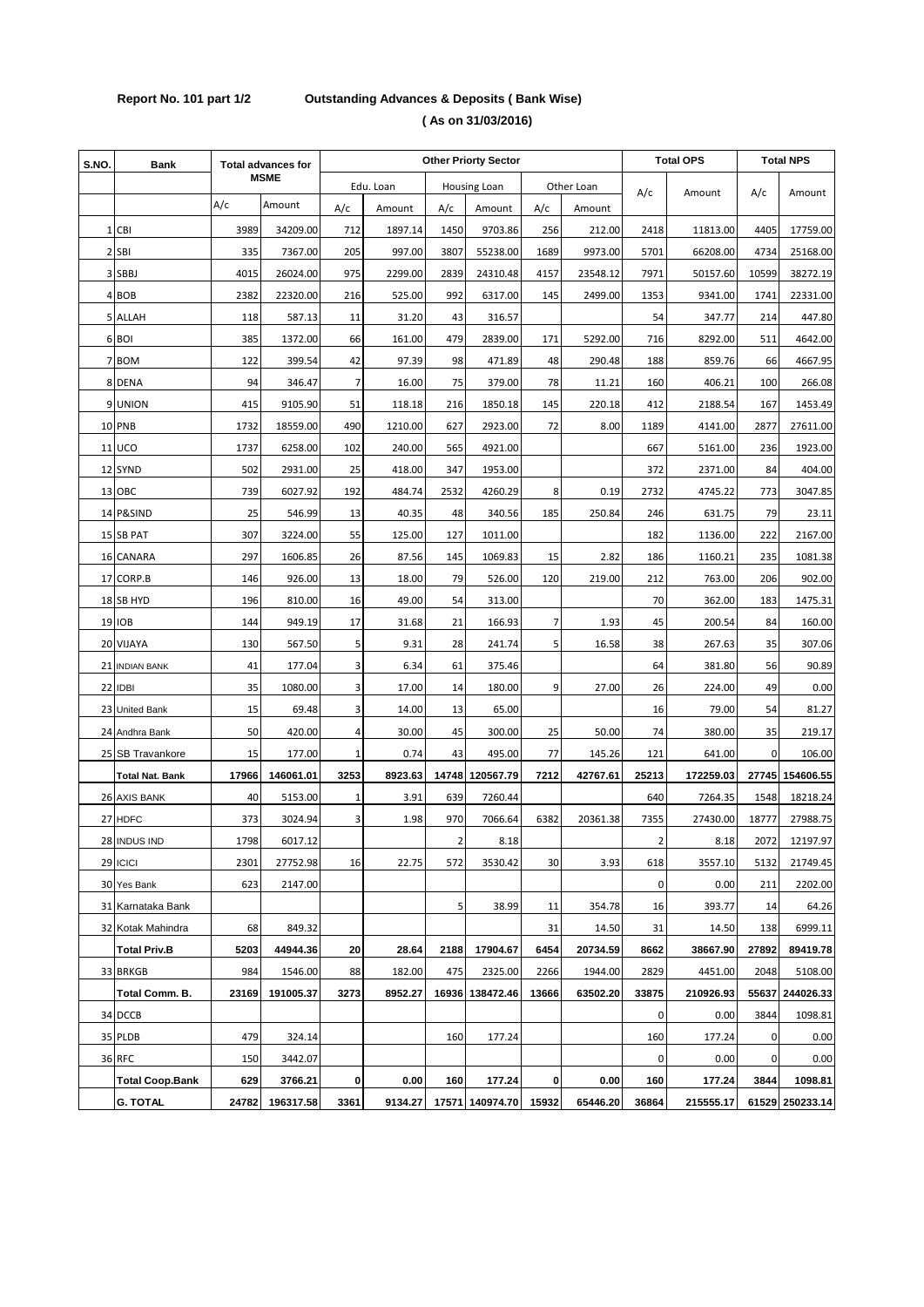## **Report No. 101 part 1/3 Outstanding Advances & Deposits ( Bank Wise) ( As on 31/03/2016)**

|       |                        |        |                       |              |             |                         |             |                         |          |              | (Rs in lacs) |               | Others Govt. |
|-------|------------------------|--------|-----------------------|--------------|-------------|-------------------------|-------------|-------------------------|----------|--------------|--------------|---------------|--------------|
|       | <b>Bank</b>            |        | <b>Weakar Section</b> |              | <b>SCST</b> |                         | MINORITY-19 |                         | WOMEN-18 | <b>PMEGP</b> |              | Programmes-21 |              |
| S.NO. |                        | A/c    | Amount                | A/c          | Amount      | A/c                     | Amount      | A/c                     | Amount   | A/c          | Amount       | A/c           | Amount       |
|       | 1 CBI                  | 7633   | 15759.20              | 991          | 1084.04     | 1084                    | 14411.12    | 5609                    | 13741.00 | 108          | 518.15       | 37            | 128.15       |
|       | 2 SBI                  | 13688  | 7595.00               | 1935         | 4618.00     | 3415                    | 6684.00     | 216                     | 3793.00  | 30           | 1767.00      | 359           | 4030.00      |
|       | 3 SBBJ                 | 32124  | 34015.84              | 13550        | 17054.84    | 4914                    | 23269.48    | 5694                    | 9057.36  |              |              |               |              |
|       | 4 BOB                  | 1797   | 4187.00               | 1014         | 2961.00     | 721                     | 8603.00     | 1270                    | 6585.00  | 45           | 26.00        | 126           | 26.00        |
|       | 5 ALLAH                | 425    | 670.84                | 165          | 457.00      | 72                      | 285.84      | 110                     | 315.96   | 13           | 8.60         | 22            | 8.51         |
|       | 6 BOI                  | 1284   | 2298.00               | 881          | 1333.00     | 801                     | 1590.00     | 510                     | 1788.00  | 11           | 85.00        |               |              |
|       | 7 BOM                  | 30     | 27.00                 | 7            | 3.90        | 5                       | 6.00        | 8                       | 1.72     |              |              |               |              |
|       | 8 DENA                 | 405    | 1147.00               | 10           | 7.63        | 38                      | 66.00       | 111                     | 344.00   | 4            | 2.38         | 22            | 4.65         |
|       | 9 UNION                | 1095   | 2112.16               | 146          | 402.21      | 138                     | 1112.35     | 315                     | 1036.56  | 6            | 83.00        | 19            | 3.96         |
|       | 10 PNB                 | 4287   | 5648.00               | 1015         | 1151.00     | 1263                    | 10514.00    | 2195                    | 896.00   | 40           | 65.00        |               |              |
|       | <b>11 UCO</b>          | 1450   | 3148.00               | 1272         | 2998.00     | 340                     | 2625.00     | 491                     | 1584.00  | 33           | 23.00        | 156           | 53.00        |
|       | 12 SYND                | 135    | 265.74                | 62           | 129.68      | 89                      | 502.71      | 321                     | 2071.24  | 7            | 78.00        |               |              |
|       | 13 OBC                 | 1740   | 3193.62               | 639          | 1514.70     | 438                     | 862.70      | 831                     | 1965.92  | 16           | 11.30        | 26            | 67.65        |
|       | 14 P&SIND              | 124    | 74.90                 | 45           | 4.20        | 46                      | 15.60       | 102                     | 417.00   | 5            | 6.85         |               |              |
|       | 15 SB PAT              | 75     | 155.00                | 50           | 100.00      | 35                      | 201.00      | 22                      | 105.00   | 3            | 20.00        |               |              |
|       | 16 CANARA              | 203    | 370.91                | 55           | 174.15      | 77                      | 245.75      | 35                      | 36.21    | 4            | 27.63        |               |              |
|       | 17 CORP.B              | 296    | 441.00                | 139          | 129.00      | 214                     | 357.00      | 186                     | 278.00   | 9            | 4.67         |               |              |
|       | 18 SB HYD              | 31     | 55.00                 | 19           | 57.00       | 51                      | 577.98      | 18                      | 24.00    |              |              |               |              |
|       | 19 IOB                 | 55     | 41.02                 | 9            | 57.08       | 62                      | 102.59      | 45                      | 168.39   |              |              |               |              |
|       | 20 VIJAYA              | 21     | 143.37                | 7            | 36.50       | 5                       | 22.72       | 9                       | 84.15    |              |              |               |              |
|       | 21 INDIAN BANK         | 9      | 5.37                  | $\mathbf{1}$ | 3.01        | $\mathbf{1}$            | 7.07        | 10                      | 56.44    |              |              |               |              |
|       | 22 IDBI                | 21     | 56.00                 | 3            | 8.00        | 7                       | 174.50      | 15                      | 275.19   |              |              |               |              |
|       | 23 United Bank         | 10     | 8.02                  | 4            | 5.98        | 13                      | 66.16       | 25                      | 450.66   |              |              |               |              |
|       | 24 Andhra Bank         | 4      | 11.30                 | 3            | 0.70        |                         |             |                         |          |              |              |               |              |
|       | 25 SB Travankore       |        |                       |              |             |                         |             |                         |          |              |              |               |              |
|       | <b>Total Nat. Bank</b> | 66942  | 81429.29              | 22022        | 34290.62    | 13829                   | 72302.57    | 18148                   | 45074.80 | 334          | 2726.58      | 767           | 4321.92      |
|       | 26 AXIS BANK           | 75     | 560.00                | 75           | 560.00      | 155                     | 549.00      | 60                      | 312.00   |              |              |               |              |
|       | 27 HDFC                | 6714   | 6277.87               | 896          | 2095.23     | 1942                    | 1577.12     | 4147                    | 3131.89  |              |              |               |              |
|       | 28 INDUS IND           | 2331   | 5002.42               | 564          | 1807.77     | 864                     | 2445.94     | 406                     | 1055.40  |              |              |               |              |
|       | 29 ICICI               | 3241   | 5550.03               | 872          | 1024.23     | 1040                    | 3553.72     | 2470                    | 6048.84  |              |              |               |              |
|       | 30 Yes Bank            | 967    | 1441.00               |              |             |                         |             |                         |          |              |              |               |              |
|       | 31 Karnataka Bank      |        |                       |              |             |                         |             |                         |          |              |              |               |              |
|       | 32 Kotak Mahindra      | 111    | 3724.45               |              |             | 71                      | 3284.22     |                         |          |              |              |               |              |
|       | <b>Total Priv. B</b>   | 13439  | 22555.77              | 2407         | 5487.23     | 4072                    | 11410.00    | 7083                    | 10548.13 | 0            | 0.00         | 0             | 0.00         |
|       | 33 BRKGB               | 8770   | 11420.00              | 630          | 5548.15     | 985                     | 1684.84     | 1869                    | 1729.00  | 25           | 11.00        | 17            | 8.88         |
|       | Total Comm. B.         | 80381  | 103985.06             | 24429        | 39777.85    | 17901                   | 83712.57    | 25231                   | 55622.93 | 334          | 2726.58      | 767           | 4321.92      |
|       | 34 DCCB                | 34152  | 19957.52              | 31458        | 17865.65    | 4278                    | 4758.15     | 1496                    | 6496.67  | 0            | 0.00         | 0             | 0.00         |
|       | 35 PLDB                | 707    | 445.84                | 1237         | 780.21      | 71                      | 44.58       | 390                     | 184.98   |              |              |               |              |
|       | 36 R F C               |        |                       |              |             | $\overline{\mathbf{c}}$ | 114.00      | $\overline{\mathbf{c}}$ | 190.00   |              |              |               |              |
|       | Total Coop. Ba         | 34859  | 20403.36              | 32695        | 18645.86    | 4351                    | 4916.73     | 1888                    | 6871.65  | 0            | 0.00         | 0             | 0.00         |
|       | G. TOTAL               | 124010 | 135808.42             | 57754        | 63971.86    | 23237                   | 90314.14    | 28988                   | 64223.58 | 359          | 2737.58      | 784           | 4330.80      |
|       |                        |        |                       |              |             |                         |             |                         |          |              |              |               |              |